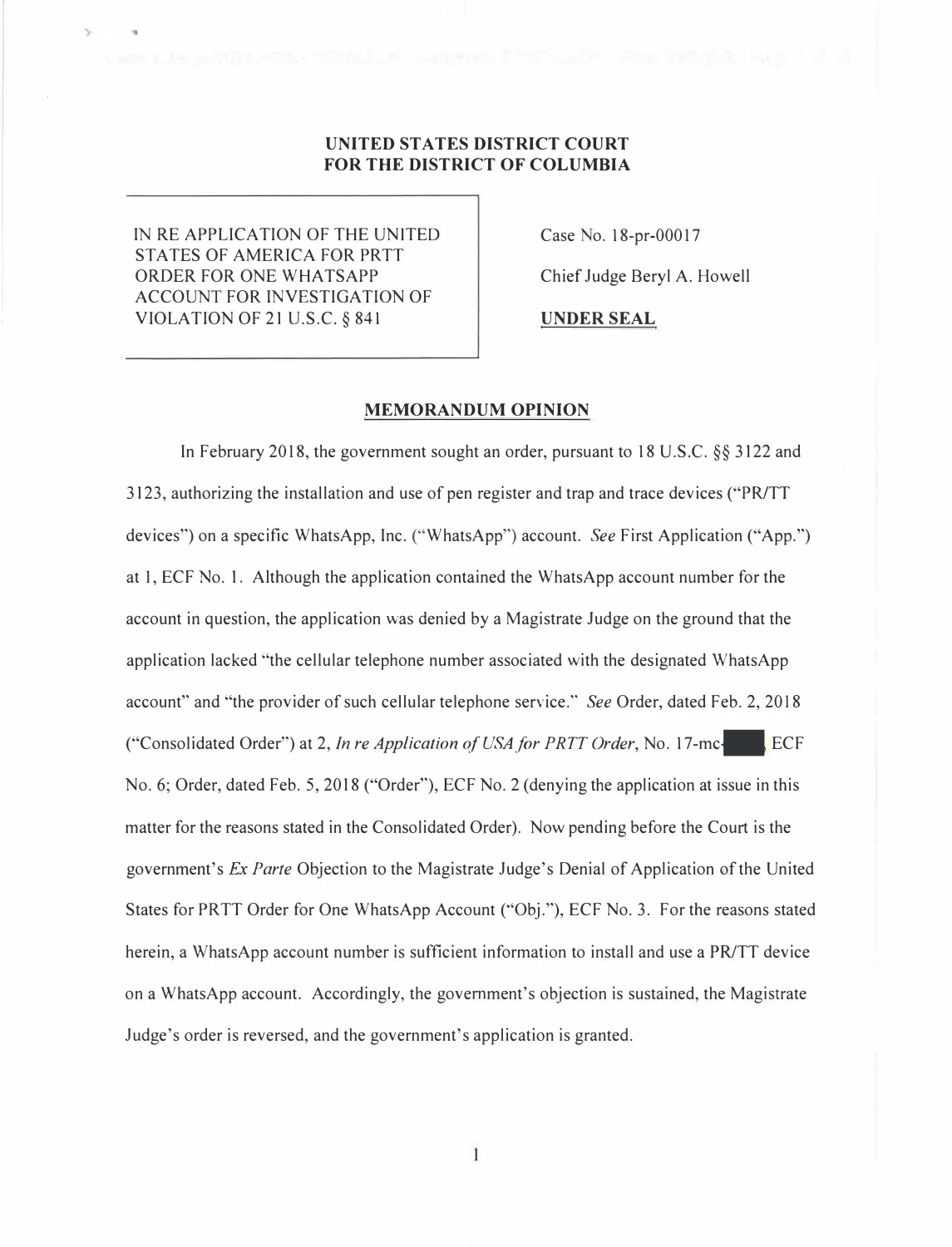## **I. BACKGROUND**

The procedural history of this matter is summarized briefly below, followed by a description of WhatsApp's electronic communication services as relevant to the application at issue.

### **A. Procedural History**

On January 25, 2018, the government filed an application, pursuant to 18 U.S.C. §§ 3122 and 3123, for an order "authorizing the installation and use of pen register and trap and trace devices ('pen-trap devices') to record, decode, and/or capture dialing, routing, addressing, and signaling information associated with each access to, and each communication to or from," a specific WhatsApp account number in use by one of several subjects of an ongoing criminal investigation. App. at I. In support of this application, the government asserted that "[e]ach WhatsApp account has a unique account identifier in the form of the telephone number of the mobile phone upon which the user has installed the WhatsApp Messenger application," and that "[t]hese telephone numbers, which also function as WhatsApp account identifiers, can be recorded by pen-trap devices and can be used to identify parties to a communication without revealing the communication's content." *Id.* 17.

That application was denied by a Magistrate Judge in an order dated February 5, 2018, "[f]or the reasons set forth" in a consolidated order, issued three days earlier by the same Magistrate Judge, denying six similar applications for the use of PR/TT devices on WhatsApp accounts. Order at  $1<sup>1</sup>$  Those six applications were filed between January 25, 2018, and January 29, 2018, and, like the application at issue in this matter, requested orders "authorizing the

Initially, the government did not have access to the Consolidated Order and therefore was unable to determine the reasons for the denial. *See* Obj . at I n. I. Recognizing this problem, on February 9, 2018, a different Magistrate Judge issued an order in this matter "explain[ing] the rationale underlying" the prior orders. Order, dated Feb. 9, 2018 at I, ECF No. 4.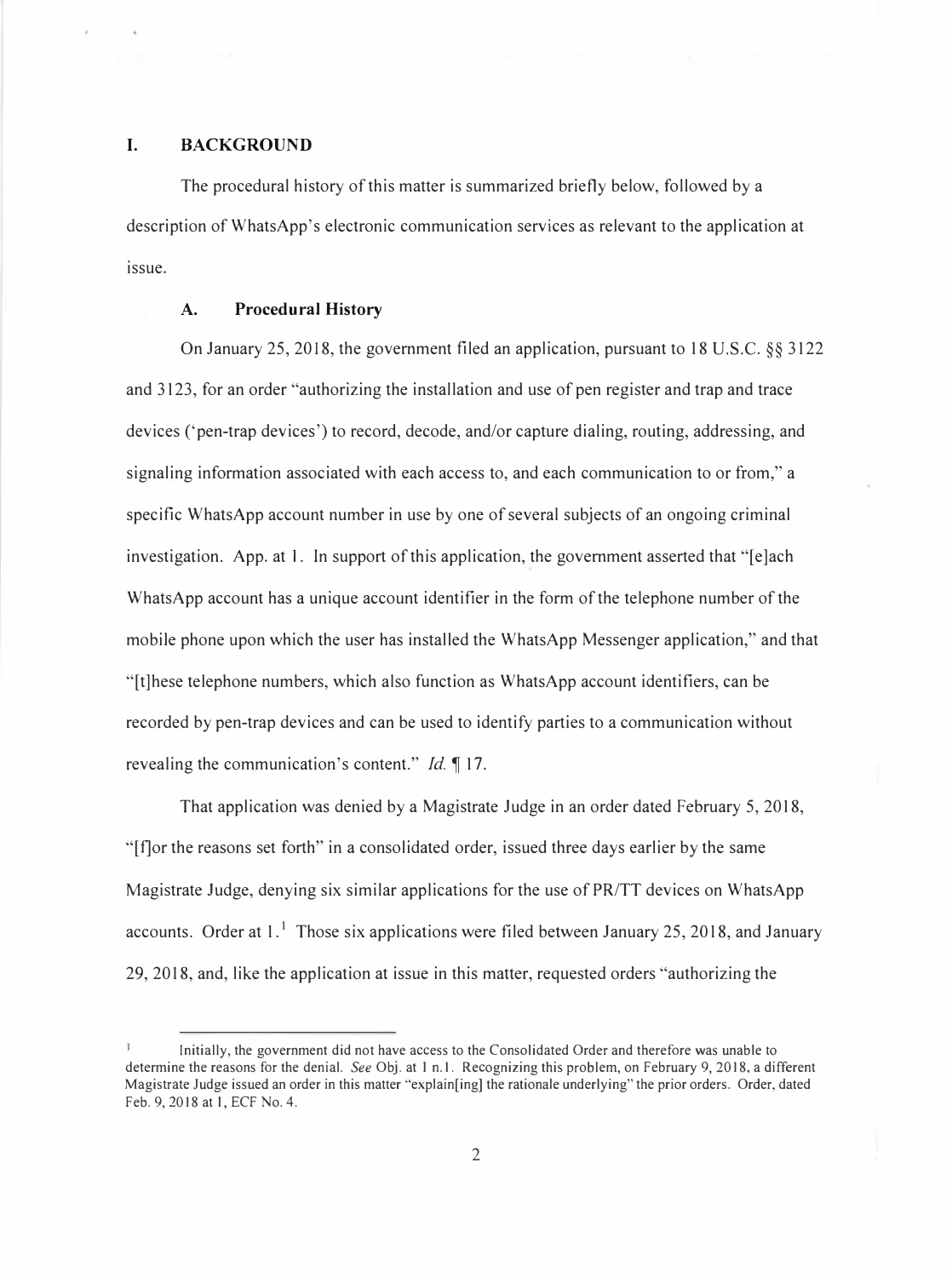installation and use of pen register and trap and trace devices" on specific WhatsApp accounts. Second Application at 1, *In re Application of USA for PRTT Order*, No. 17-mc-**ECF** No. 5; *see also* Second Application at I, *In re Application of USA for PRTT Order,* No. 17-mc-ECF No. 3; Second Application at I, *In re Application of USA for PRTT Order,* No. 17-mc-ECF No. 3; First Application at 1, *In re Application of USA for PRTT Order*, No. 18-pr. ECF No. 1; Application at 1, *In re Application of USA for PRTT Order*, No. 18-pr-**10** ECF No. 1; Application at 1, *In re Application of USA for PRTT Order*, No. 18-pr. ECF No. 1.<sup>2</sup>

I I I I

> The Magistrate Judge denied those six applications on February 2, 2018, noting that the government "d[id] not provide the cellular telephone number associated with the designated WhatsApp account; nor d[id] the United States identify the provider of such cellular telephone service, seemingly utilizing 'WhatsApp' and 'Service Provider' interchangeably." Consolidated Order at 2. The government was directed to "supplement each application (1) to provide the cellular telephone number, and corresponding cellular telephone service provider, onto which the WhatsApp smartphone application has been installed, or (2) to provide the authority on which the United States relies for the proposition that an order pursuant to 18 U.S.C. §§ 3122, 3123 is appropriately entered absent such information." *Id.* The government submitted supplemental material in each of those six cases between February 13, 2018, and February 15, 2018, asserting, *inter alia*, that a user's "WhatsApp account number  $\lceil \cdot \rceil$  is the same as the inputted phone number," that "WhatsApp itself will be the relevant service provider receiving and implementing the requested order," and that "WhatsApp is the applicable service provider for a pen-trap device

<sup>&</sup>lt;sup>2</sup> In three of those cases, applications for PR/TT devices on the given WhatsApp accounts previously been granted. *See. e.g.*, Order, dated Nov. 29, 2017, *In re Application of USA for PRTT Order*, *No.* 17-mc In three of those cases, applications for PR/TT devices on the given WhatsApp accounts previously had ECF No. 2 (granting first application in Misc. No. 17<sup>+</sup>, Order, dated Dec. 11, 2017, *In re Application of USA for PRTT Order*, No. 17-mc**-ECF No. 4 (granting renewed first application in Misc. No. 17 Fig. 17 Fig. 17 Corder,** dated Dec. 1, 2017, *In re Application of USA for PRTT Order*, No. 17-mc-**ECF No. 2 (granting first** application in Misc. No. 17<sup>-</sup>; Order, dated Dec. 1, 2017, *In re Application of USA for PRTT Order*, No. 17-mc-ECF No. 2 (granting  $\overline{first}$  application in Misc. No. 17 $\overline{F}$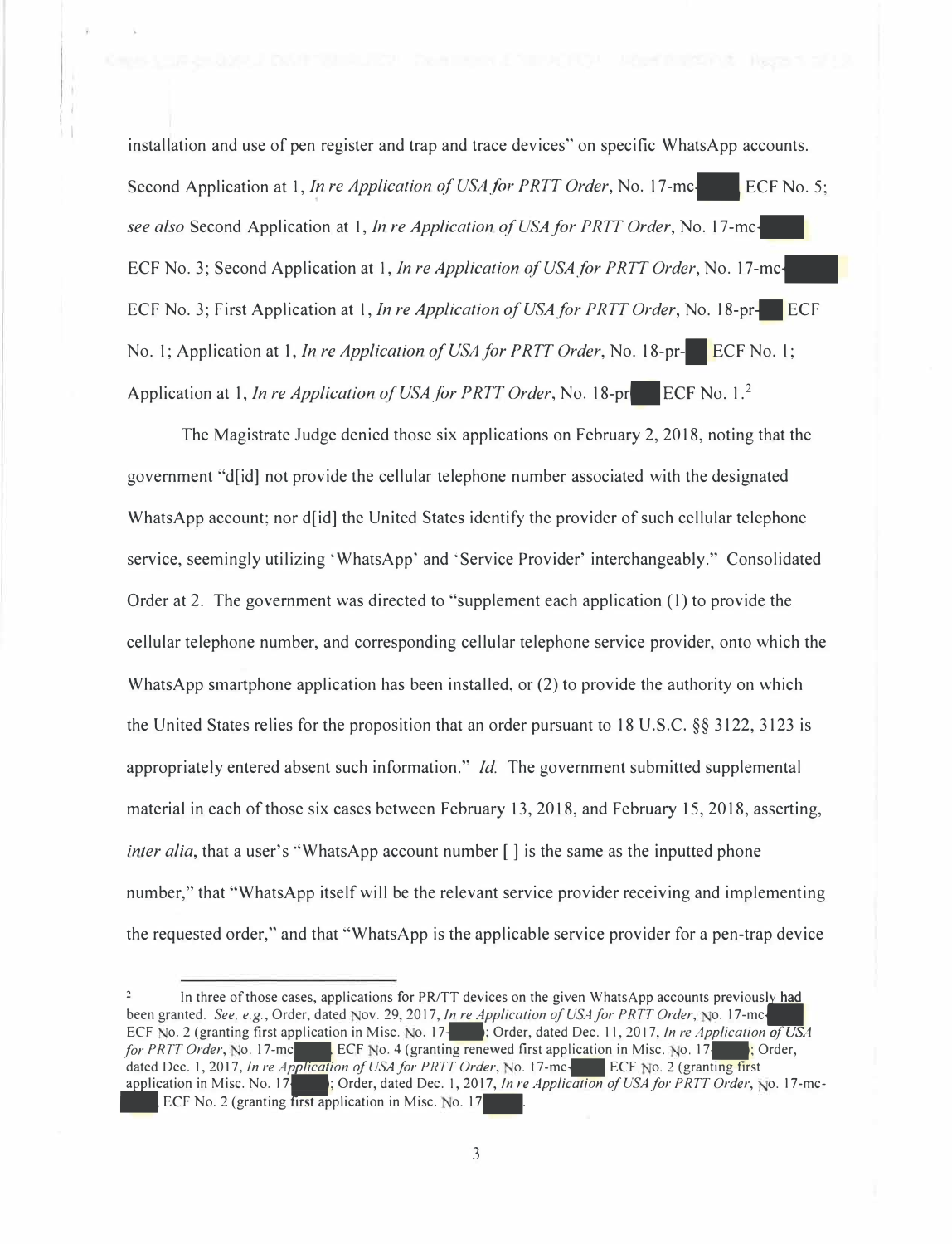directed to a WhatsApp account number." Supplement to Applications **¶** 2–4, *In re Application ofUSAfor PRTTOrder,* No. 17-mc-ECF No. 7. As of February 28, 2018, the date on which the objection at issue was filed, no further order had been issued taking the supplemental material into account. Although the government had planned to await resolution of those six supplemental applications before objecting to the order in this matter, "because of the need for the order as part of an ongoing investigation, the government file[d] this objection seeking immediate relief." Obj. at 2-3.

## **B. Background Concerning WhatsApp**

WhatsApp is a United States-based company that "provides messaging, Internet calling, and other services to users around the world" through WhatsApp Messenger, a cross-platform smartphone application. *Information for Law Enforcement Authorities*, WHATSAPP, https://faq. whatsapp.com/en/general/26000050/?category=5245250 (last visited March 2, 2018); *About WhatsApp,* WHA TSAPP, https://www.whatsapp.com/about (last visited March 2, 2018). Messages and calls sent through WhatsApp Messenger are transmitted over the Internet by WhatsApp servers located in the United States. *See* Obj. at 3; *Features,* WHA TSAPP, https://www.whatsapp.com/features (last visited March 2, 2018). Users may utilize either their cellular provider's data network or another data connection, such as their home wireless router or a public wireless hotspot, to connect to the application and exchange messages and calls on the application. *Features, supra* ("WhatsApp uses your phone's Internet connection to send messages so you can avoid SMS [short message service] fees.").

Upon registration, each WhatsApp account is given a unique account identifier. According to computer scientists in the Drug Enforcement Administration's Office of Investigative Technology, "after WhatsApp is downloaded to a smart phone capable of running mobile applications, a user must then input a phone number, which will be used by WhatsApp to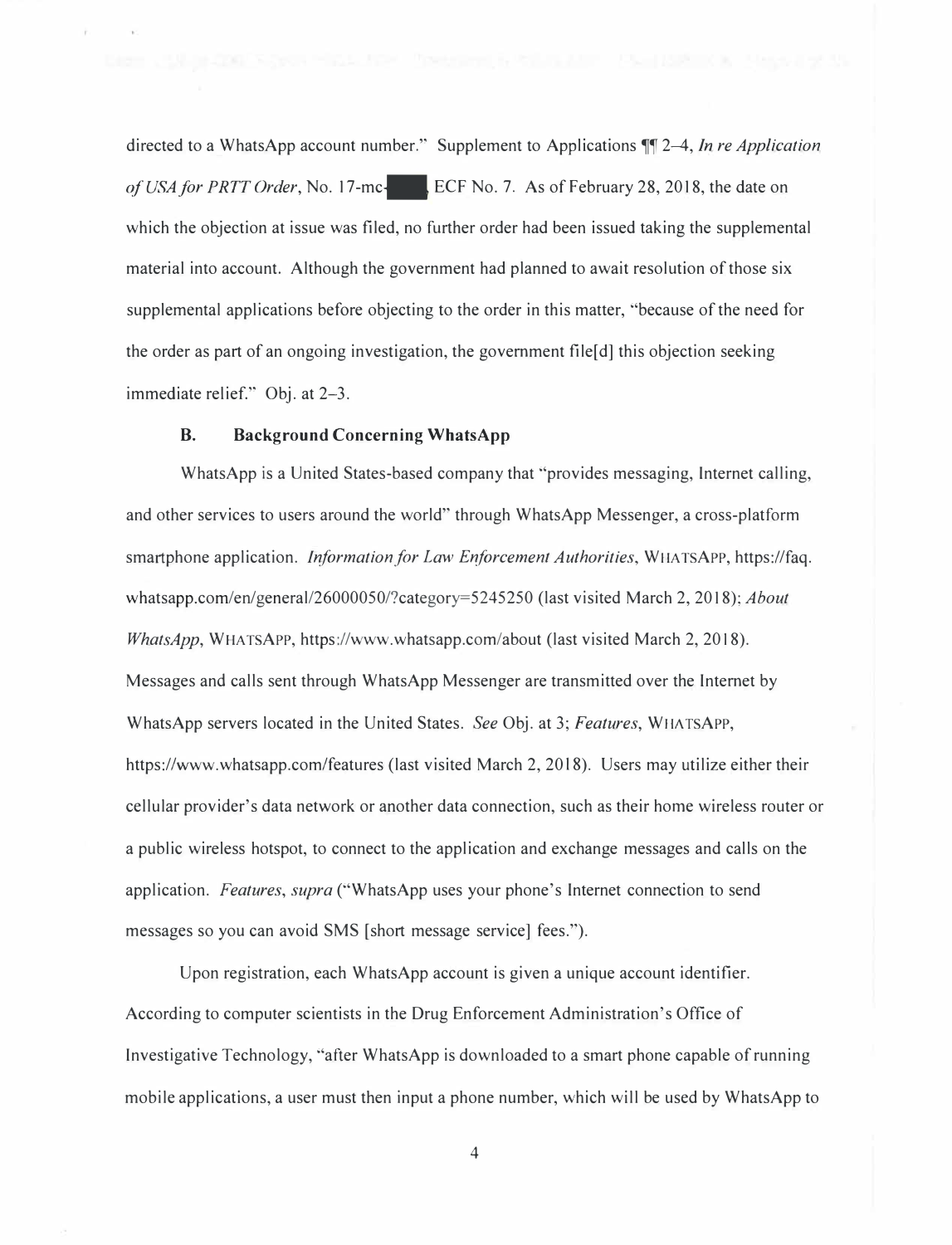confirm the creation of the account." Obj. at 3; *see also Verifying Your Number,* WHATSAPP, https://faq.whatsapp.com/en/iphone/20902747/?category=5245245 (last visited March 2, 2018) ("WhatsApp requires an active phone number to create an account."). WhatsApp accounts "can only be verified with one number on one device," and "[t]here is no option to have a WhatsApp account with two phone numbers." *Using One WhatsApp Account on Multiple Phones, or with Multiple Phone Numbers,* WHA TSAPP, https://faq. whatsapp.com/en/general/21009863/?category =5245245 (last visited March 2, 2018). A user's WhatsApp account number is therefore "the same as the inputted phone number." Obj. at 3; *see also id.* at 4 ("[A] WhatsApp account number is numerically the same as the inputted phone number used to confirm the creation of the account."). Users then utilize those account numbers to identify the intended recipients of messages they are sending and to identify the senders of messages they receive. *Id.* at 4.

Importantly, a WhatsApp user need not have downloaded the application onto the device associated with his or her registered phone number. For example, a user may use his or her WhatsApp account on a different smartphone by logging into the application with his or her registered phone number. *See Changing Phone Numbers and/or Phones,* WHATSAPP, https://faq.whatsapp.com/en/general/28030001/?category=5245246 (last visited March 2, 2018) ("If you are moving from one type of phone to another, such as from an iPhone to an Android, *and* preserving your number, you will keep your account info. This information is tied to the phone number. Simply download WhatsApp on the new phone and verify your number.") (emphasis in original). A user may also run a web-based version of the application by visiting a website, opening the smartphone application on his or her phone, and using the phone to scan the code displayed on the website to sync the two platforms. *How Do I Use WhatsApp on My Computer?,* WHATSAPP, https://faq.whatsapp.com/en/web/26000012/?category=5245235 (last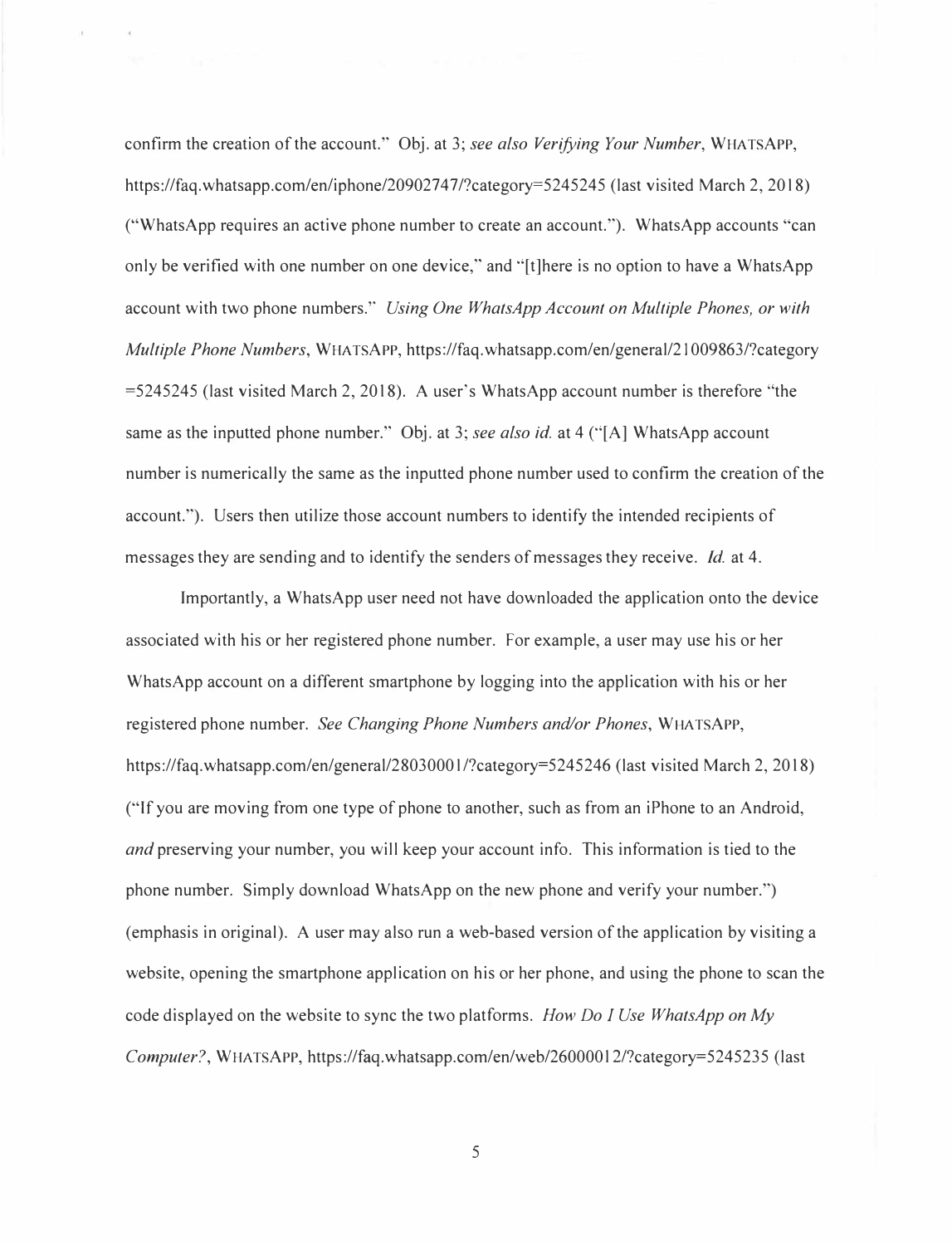visited March 2, 2018); *Pairing Your Phone with the WhatsApp on Desktop,* WHATSAPP, https://faq.whatsapp.com/en/web/28080003/?category=5245235 (last visited March 2, 2018). The messages sent and received through the web-based platform are then "fully synced between your phone and your computer, and you can see all messages on both devices. Any action you take on the phone will apply to WhatsApp on your computer and vice versa." *How Do I Use WhatsApp on My Computer?, supra.* 

#### **II. STANDARD OF REVIEW**

Under 28 U.S.C.  $\S 636(b)(3)$ , "[a] magistrate judge may be assigned such additional duties as are not inconsistent with the Constitution and laws of the United States." As this matter was not "referred" to a magistrate judge by a district court judge within the meaning of  $\S$  636(b)(1)(A) or (B), the order denying the government's application is an exercise of the Magistrate Judge's "additional duties," pursuant to  $\S 636(b)(3)$ , in conjunction with this Court's Local Criminal Rules 57.17(a) and 59.3, under which magistrate judges are granted the "duty" and the "power" to "[i]ssue search warrants," as well as to "[i]ssue subpoenas ... or other orders necessary to obtain the presence of parties or witnesses or evidence needed for court proceedings." LCrR 57.17(a)(3), (10). Pursuant to Local Rule 59.3(b), a "magistrate judge's warrant or order for which review is requested ... may be accepted, modified, set aside, or recommitted to the magistrate judge with instructions, after de novo review by the Chief Judge." LCrR 59.3(6); *see also In re Search of Information Associated with [redacted]@gmail.com That Is Stored at Premises Controlled by Google, Inc. ("Google"), No. 16-mj-757, 2017 WL* 3445634, at \*5 (D.D.C. July 31, 2017) ("Accordingly, because this case arises out of the Magistrate Judge's 'additional duties' jurisdiction pursuant to  $\S 636(b)(3)$ , the Magistrate Judge's order is subject to *de novo* review by the district court."); *In re US.for an Order*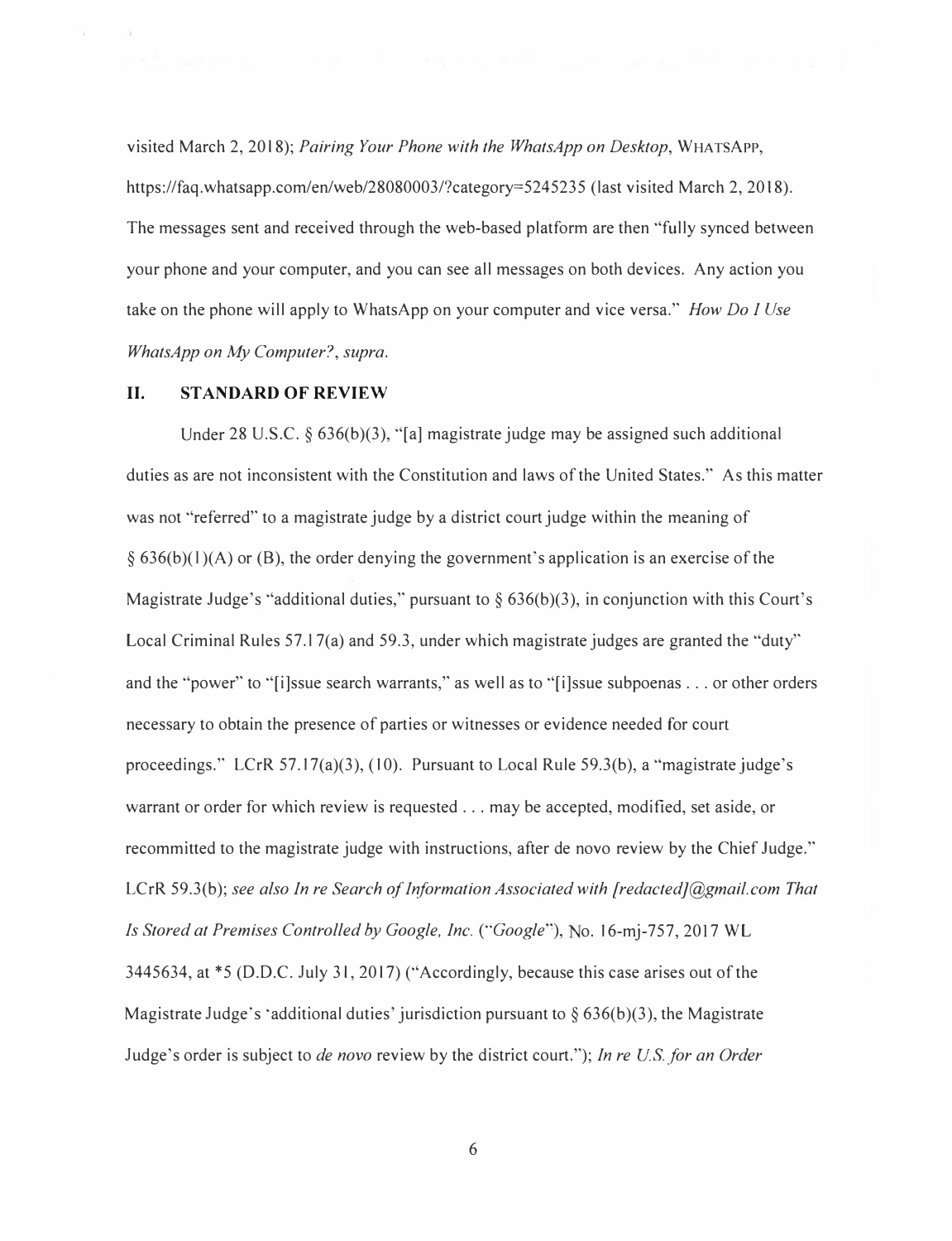*Pursuant to 18 USC§ 2705(b) ("Airbnb"),* No. 17-mc-2490, 2018 WL 692923, at \*3 (D.D.C. Jan. 30, 2018) ("Magistrate judge orders issued under the SCA in unassigned criminal matters are subject to *de novo* review.").

## **III. DISCUSSION**

To address whether a PR/TT device may be installed and used on a WhatsApp account when only the WhatsApp account number is specified in the application, the applicable statutory framework is first reviewed, followed by analysis showing, consistent with the government's explanation for its objection, that a WhatsApp account number is sufficient information to authorize the installation and use of a PR/TT device on a specific WhatsApp account.

#### **A. Statutory Framework**

The Electronic Communications Privacy Act of 1986 ("ECPA"), Pub. L. No. 99-508, 100 Stat. 1848, expands to electronic communications certain protections that are afforded to wire and oral communications by Title III of the Omnibus Crime Control and Safe Streets Act of 1968, Pub. L. No. 90-351, 82 Stat. 211. In particular, Title III of ECPA, codified in chapter 206 of Title 18, at 18 U.S.C.  $\S_{8}$  3121–27, "addresses pen register and trap and trace devices," requiring government entities to obtain a court order authorizing their installation. S. REP. No. 99-541, at 3 (1986), *reprinted in* 1986 U.S.C.C.A .. 3555, 3557; *see also* 18 U.S.C. § 312l(a) ("[N]o person may install or use a pen register or a trap and trace device without first obtaining a court order under section 3123 of this title or under the Foreign Intelligence Surveillance Act of 1978.").

To obtain an order authorizing the use or installation of a PR/TT device, an "attorney for the Government" must submit an application, "in writing under oath or equivalent affirmation, to a court of competent jurisdiction." 18 U.S.C. § 3122(a)(1). That application must include (1) "the identity of the attorney for the Government or the State law enforcement or investigative officer making the application," (2) "the identity of the law enforcement agency conducting the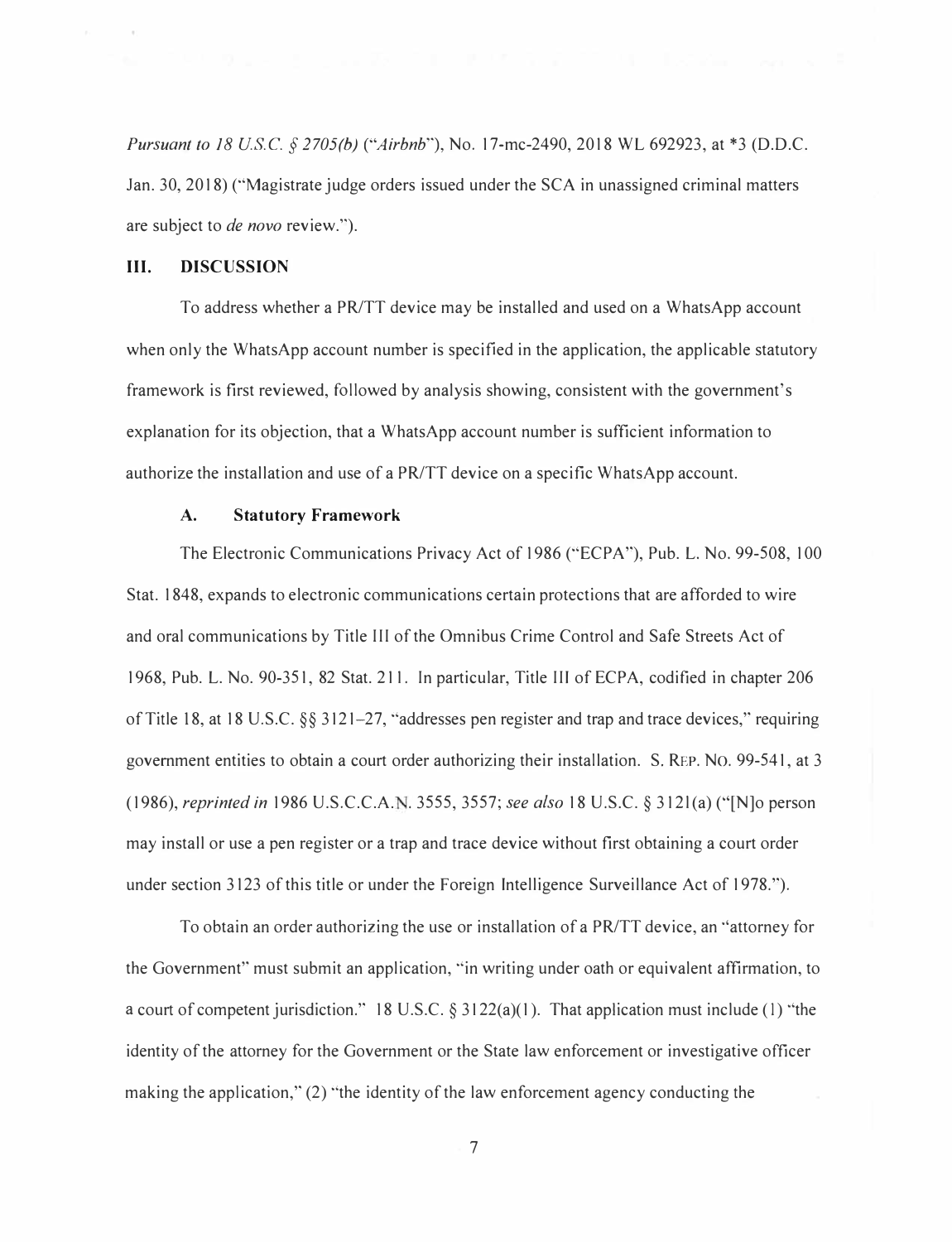investigation," and (3) "a certification by the applicant that the information likely to be obtained is relevant to an ongoing criminal investigation being conducted by that agency." *Id.* § 3122(b). 3 Upon receipt of a satisfactory application, "the court shall enter an ex parte order authorizing the installation and use of a pen register or trap and trace device anywhere within the United States," which order "shall apply to any person or entity providing wire or electronic communication service in the United States whose assistance may facilitate the execution of the order." *Id.*   $§$  3123(a)(1).<sup>4</sup>

PR/TT devices were initially "given narrow definitions limited to the capture of telephone numbers." *In re U.S. for Orders Authorizing Installation & Use of Pen Registers,* 416 F. Supp. 2d 390, 394 (D. Md. 2006); *see also* S. REP. No. 99-541 at 10, *reprinted in* 1986 U.S.C.C.A.N. at 3564 ("Pen registers are devices that record the telephone numbers to which calls have been placed from a particular telephone ... . [T]rap and trace devices [] record the numbers of telephones from which calls have been placed to a particular telephone."). Those statutory definitions were "significantly broadened" by the USA PATRIOT Act of 2001, Pub. L. No. 107-56, 115 Stat. 272, and now encompass newer types of communications as well. *In re Application of U.S. for an Order for Prospective Cell Site Location Information on a Certain Cellular Telephone,* 460 F. Supp. 2d 448, 455 (S.D.N.Y. 2006); *see also id.* at 456 ("[T]he

The government's application satisfies these basic requirements. *See App*.  $\P$  3-5.

Orders authorizing PR/TT devices must specify (1) "the identify, if known, of the person to whom is leased or in whose name is listed the telephone line or other facility to which the pen register or trap and trace device is to be attached or applied"; (2) "the identity, if known, of the person who is the subject of the criminal investigation"; (3) "the attributes of the communications to which the order applies, including the number or other identifier and, if known, the location of the telephone line or other facility to which the pen register or trap and trace device is to be attached or applied, and, in the case of an order authorizing installation and use of a trap and trace device under subsection (a)(2), the geographic limits of the order"; and (4) "a statement of the offense to which the information likely to be obtained by the pen register or trap and trace device relates." 18 U.S.C. § 3123(b)(1). The government's proposed order satisfies these requirements. *See generally* Obj., Ex. I, Proposed Order, ECF No. 3-1. Although "the subscriber of [the subject account] is unknown," *id.* at 1, the government learned, from a cooperating witness "of proven reliability," that the subject account was used by an

App. 18.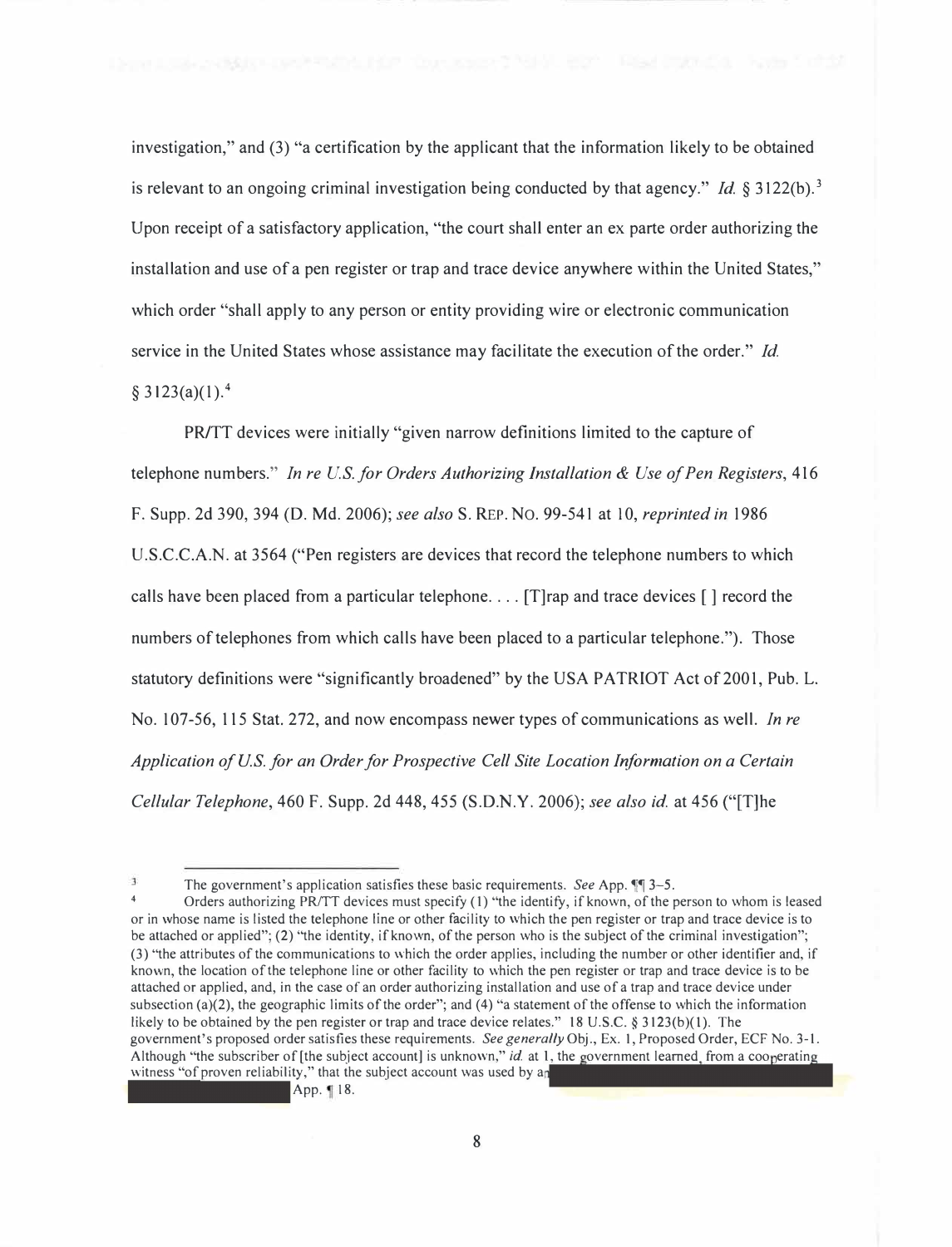House Report on the Patriot Act indicates that Congress did intend the new definitions of pen registers and trap and trace devices to apply to all communications media, not just email.").

Under the current definitions, a "pen register" is defined as "a device or process which records or decodes dialing, routing, addressing, or signaling information transmitted by an instrument or facility from which a wire or electronic communication is transmitted," but which does not include the contents of any communication. 18 U.S.C. § 3127(3). A "trap and trace device" is defined as "a device or process which captures the incoming electronic or other impulses which identify the originating number or other dialing, routing, addressing, and signaling information reasonably likely to identify the source of a wire or electronic communication," again not including the contents of any communication. *Id.* § 3127(4). "Electronic communication" is, in turn, defined as "any transfer of signs, signals, writing, images, sounds, data, or intelligence of any nature transmitted in whole or in part by a wire, radio, electromagnetic, photoelectronic or photooptical system that affects interstate or foreign commerce." *Id.§* 2510(12).

Relying on these definitions, courts have recognized that PR/TT devices can be used to collect information from many different types of "instrument[s] or facilit[ies]" for electronic communications. *See, e.g., United States v. Forrester,* 512 F .3d 500, 504 (9th Cir. 2008) (concluding that "computer surveillance that enabled the government to learn the to/from addresses of [the defendant's] e-mail messages, the Internet protocol (' IP') addresses of the websites that he visited and the total volume of information transmitted to or from his account" was "analogous to the use of a pen register"); *Meisler v. Chrzanowski*, 2013 WL 5375524, at \*14 (D. Nev. Sept. 24, 2013) (noting that "Title III of the ECPA  $\dots$  regulates the collection of addressing and other non-content information," including "phone numbers dialed from or to a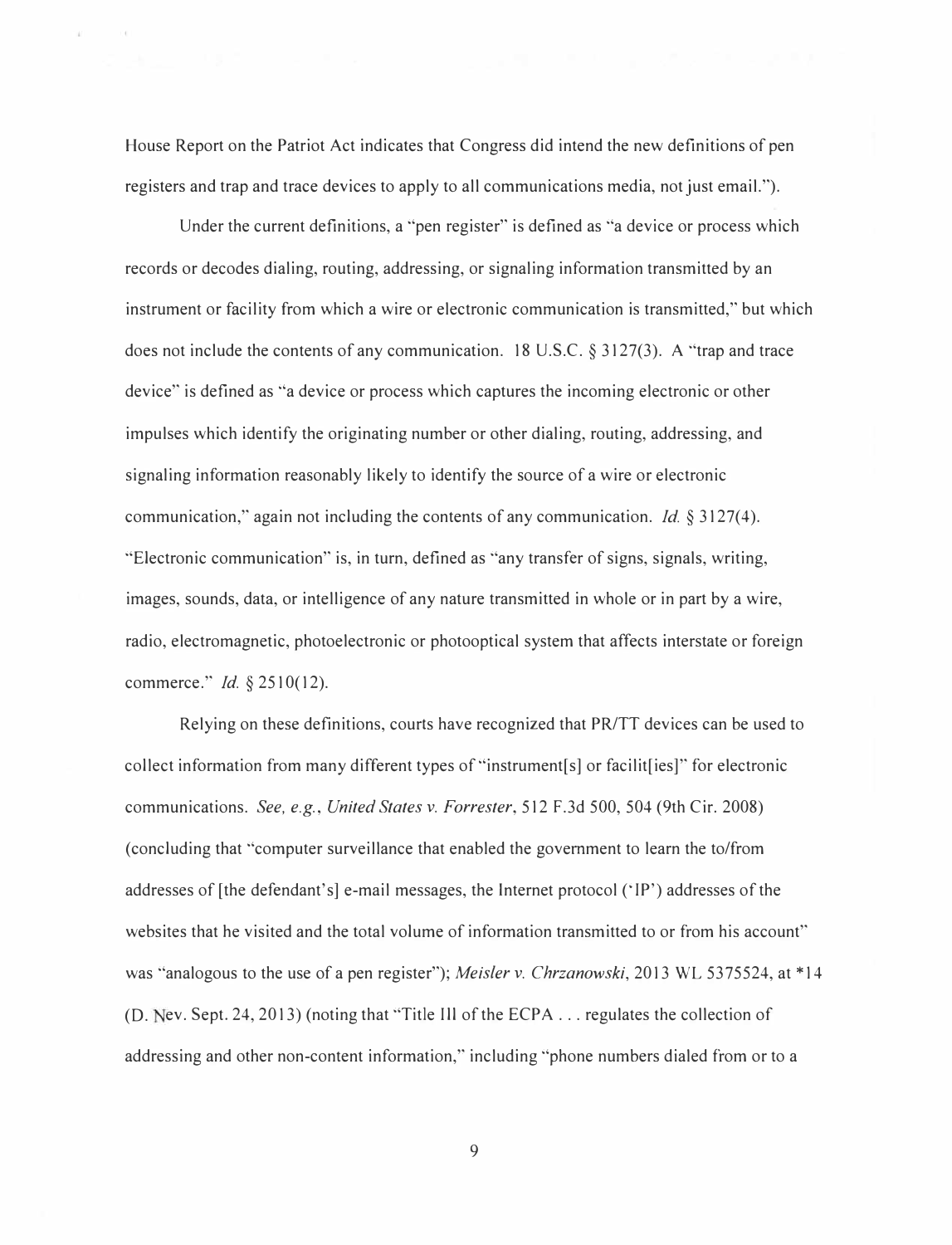particular telephone ... and its counterpart in internet communications "); *In Matter of Application of U.S. for an Order Authorizing the Installation & Use of a Pen Register & a Trap & Trace Device on E-Mail Account ("In re E-Mail Account"),* 416 F. Supp. 2d 13, 16-17 (D.D.C. 2006) (authorizing installation and use of PR/TT devices on an e-mail account); *In re Application of U.S. for an Order Authorizing the Use of a Pen Register & Trap on [xxx} Internet Service Account/User Name [xxxxxxxx(@xxx.com],* 396 F. Supp. 2d 45, 49–50 (D. Mass. 2005) (authorizing the use of PR/TT devices on internet service accounts).

## **B. PR/TT Devices May Be Used on WhatsApp Accounts Designated by Only Their WhatsApp Account Numbers**

With this framework in mind, the government's objection to the Magistrate Judge's order must be sustained. As a threshold matter, PR/TT devices may be installed and used on WhatsApp accounts. The government correctly notes that, "[s]imilar to the way BlackBerry Messenger users use BlackBerry PINs, or E-mail users utilize E-mail addresses, WhatsApp users utilize WhatsApp account numbers to identify the intended recipient of the messages that they send as well as the sender of messages that they receive." Obj. at 4 (citing *In re E-Mail Account,* 416 F. Supp. 2d at 16). The messages sent between WhatsApp users are undoubtedly electronic communications, as they are "transfer[ s] of signs, signals, writing, images, sounds, data, or intelligence of any nature transmitted in whole or in part by a wire, radio, electromagnetic, photoelectronic or photooptical system that affects interstate or foreign commerce." 18 U.S.C. § 2510(12). Thus, pen registers, which by definition "record[] outgoing signals from an instrument or facility that transmits 'electronic communication,"' and trap and trace devices, which by definition "capture incoming electronic impulses to identify the source of an 'electronic communication,"' *In re E-Mail Account,* 416 F. Supp. 2d at 15-16 (quoting 18 U.S.C.  $\S$  3127(3)–(4)), can be installed and used on WhatsApp accounts in the same way they are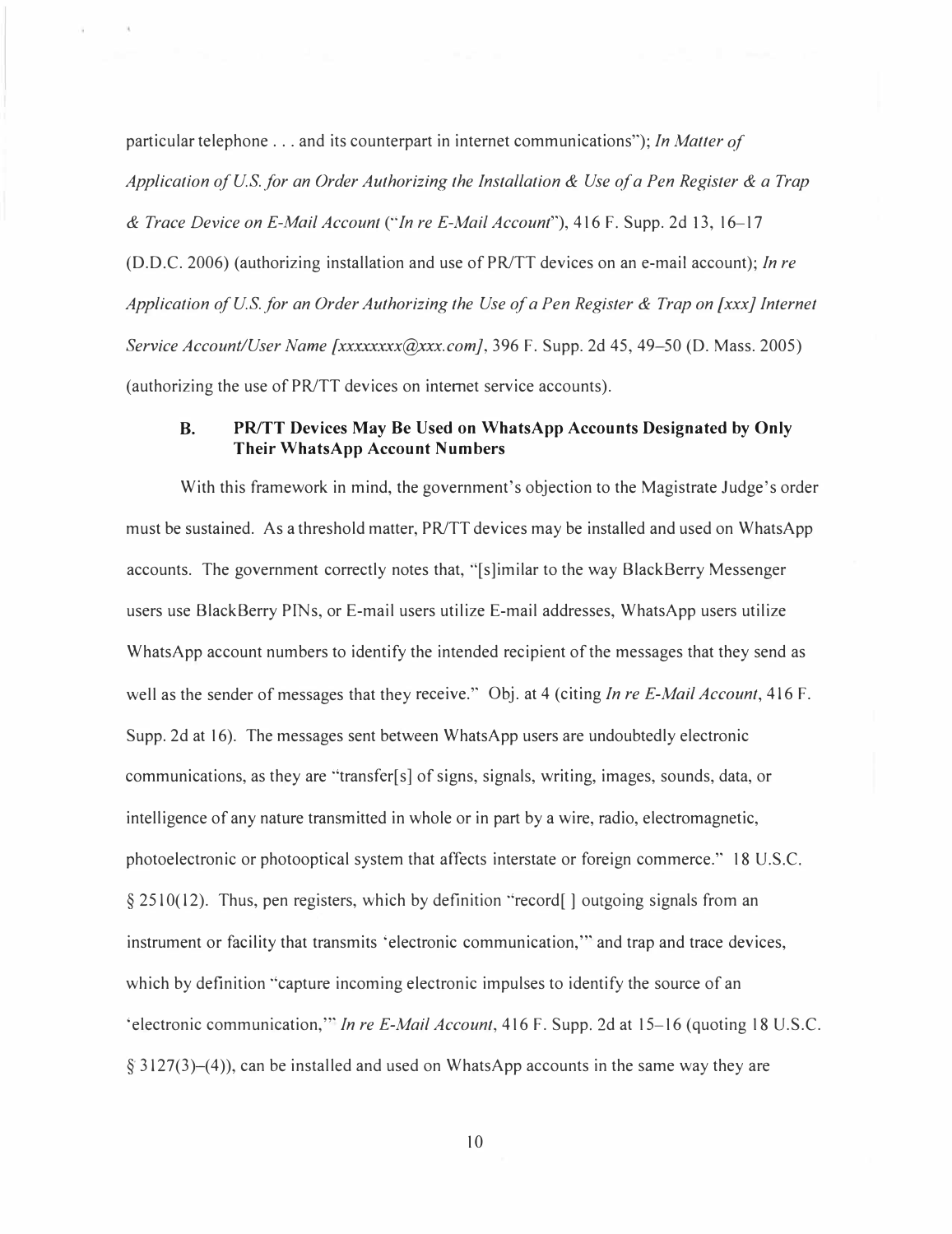installed and used on any other "instrument or facility from which a wire or electronic communication is transmitted," 18 U.S.C. § 3127(3), such as an e-mail account.

The reasoning of this Court in *In re E-Mail Account,* 416 F. Supp. 2d 13 (D.D.C. 2006), is instructive. In that case, the Court explained that the pen register statute applies to e-mail communications because the statutory definitions of "pen register" and "trap and trace device" "make clear that both a pen register and a trap and trace device may be a 'process' used to gather information relating to 'electronic communication."' *Id.* at 16 (quoting 18 U.S.C. § 3127(4)) (footnote omitted). Thus, the Court concluded, "[g]iven that the statute defines an electronic communication to be any 'transfer of signals' of 'any nature' by means of virtually any type of transmission system *(e.g.,* wire, electromagnetic, etc.), there can be no doubt it is broad enough to encompass e-mail communications and other similar signals transmitted over the Internet." *Id.* PR/TT devices therefore can "be processes used to gather information about e-mail communications." *Id.*

In denying the government's application, the Magistrate Judge highlighted the fact that the application "does not provide the cellular telephone number associated with the designated WhatsApp account" and does not "identify the provider of such cellular telephone service, seemingly utilizing 'WhatsApp' and 'Service Provider' interchangeably." Consolidated Order at 2. Neither reason warrants denial of the application. Importantly, the government is seeking only WhatsApp information—that is, "information related to communications occurring over WhatsApp servers located in the United States," Obj. at 4—rather than information regarding the cellular telephone number and cellular service provider for the user in question. As already discussed, a WhatsApp account number is the same as the phone number used to create the WhatsApp account. Thus, by providing the WhatsApp account number, the government has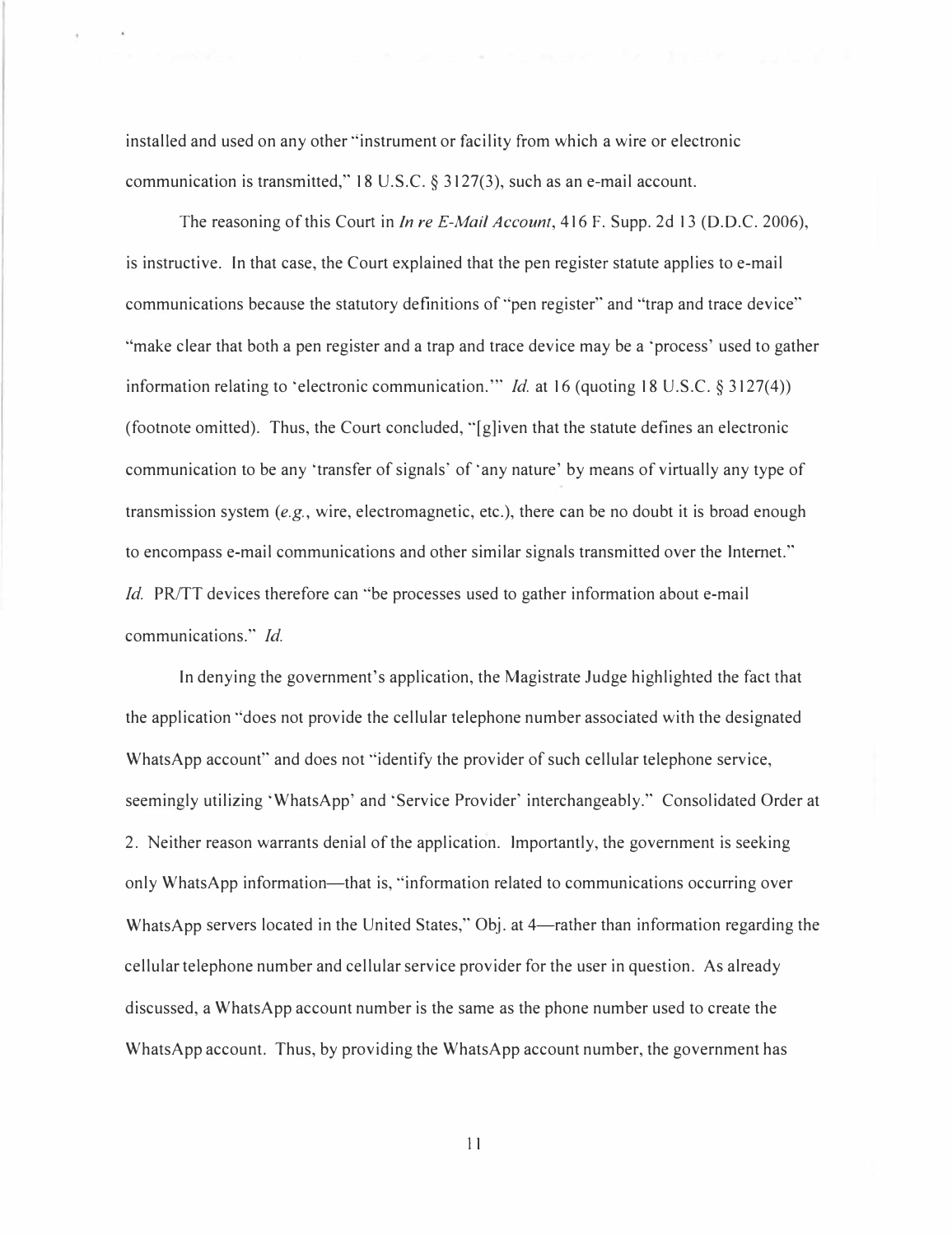"provide[ d] the cellular telephone number associated with the designated WhatsApp account," Consolidated Order at 2, thereby alleviating the Magistrate Judge's concerns. Indeed, in stating its policy regarding law-enforcement requests for records, WhatsApp itself notes that "[a]ll requests must identify requested records with particularity and include," *inter alia,* "[t]he *WhatsApp account number* (including any applicable country codes ...)" for the account in question. *Information for Law Enforcement Authorities, supra* (emphasis added). That number, which is also the cellular telephone number for the user at issue, properly was provided in the government's application. *See* App. at I; *id. �* 17.

The Magistrate Judge also stated that the government did not "identify the provider of [] cellular telephone service" for the device associated with the designated WhatsApp account. Consolidated Order at 2. Given the information the government seeks, however, WhatsApp is the relevant service provider. Under the pen register statute, an order authorizing a PR/TT device "shall apply to any person or entity providing wire or electronic communication service in the United States." 18 U.S.C. § 3123(a)(1). By "provid[ing] users with the ability to send and receive electronic communications to each other," *Airbnb,* 2018 WL 692923, at \*5, through the WhatsApp Messenger application, WhatsApp is providing an electronic communications service.<sup>5</sup> Thus, because the government seeks only "information associated with each access to,

WhatsApp also holds itself out to customers as a provider of electronic communications services. *See Information for Law Enforcement Authorities, supra.* The company states that "[a] valid subpoena issued in connection with an official criminal investigation is required to compel the disclosure of basic subscriber records (defined in 18 U.S.C. Section  $2703(c)(2)$ )"; "[a] court order issued under 18 U.S.C. Section 2703(d) is required to compel the disclosure of certain records or other information pertaining to the account, not including contents of communications"; and "[a] search warrant issued under the procedures described in the Federal Rules of Criminal Procedure or equivalent state warrant procedures upon a showing of probable cause is required to compel the disclosure of the stored contents of any account." *Id.*